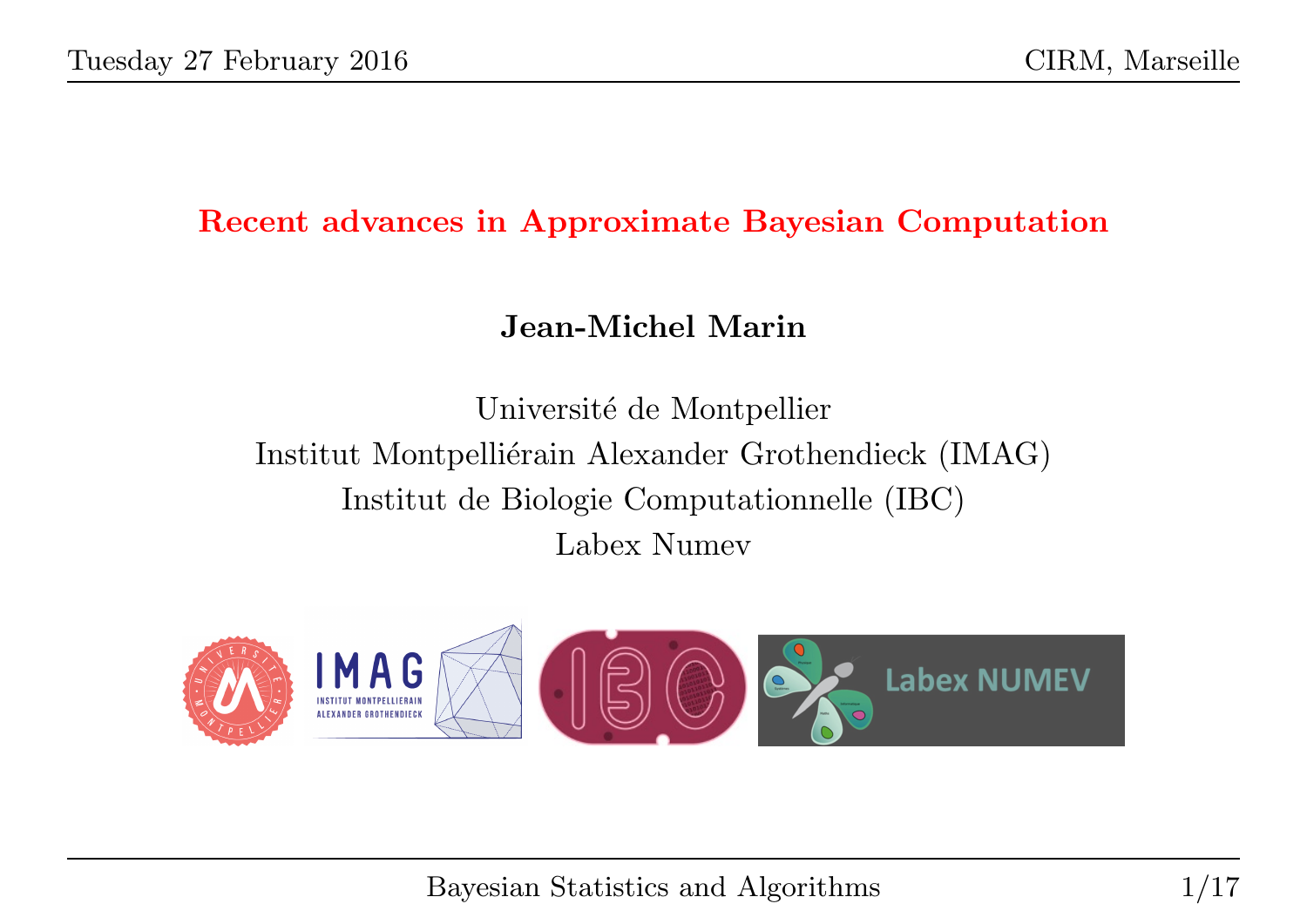# Likelihood-free rejection sampler

1) Set 
$$
i = 1
$$
,

- 2) Generate  $\boldsymbol{\theta}'$  from the prior distribution  $\pi(\cdot),$
- 3) Generate z from the likelihood  $f(\cdot|\boldsymbol{\theta}')$ ,

4) If 
$$
\rho(\eta(\mathbf{z}), \eta(\mathbf{y})) \le \epsilon
$$
, set  $\theta_i = \theta'$  and  $i = i + 1$ ,

5) If  $i \leq N$ , return to 2).

 $\epsilon$  reflects the tension between computability and accuracy:

- if  $\epsilon \to \infty$ , we get simulations from the prior,
- if  $\epsilon \to 0$ , we get simulations from the posterior.

$$
\pi_{\epsilon}(\boldsymbol{\theta}|\mathbf{y}) = \frac{\int \pi(\boldsymbol{\theta}) f(\mathbf{z}|\boldsymbol{\theta}) \mathbb{I}_{A_{\epsilon,\mathbf{y}}}(\mathbf{z}) \mathrm{d}\mathbf{z}}{\int_{A_{\epsilon,\mathbf{y}} \times \Theta} \pi(\boldsymbol{\theta}) f(\mathbf{z}|\boldsymbol{\theta}) \mathrm{d}\mathbf{z} \mathrm{d}\boldsymbol{\theta}}
$$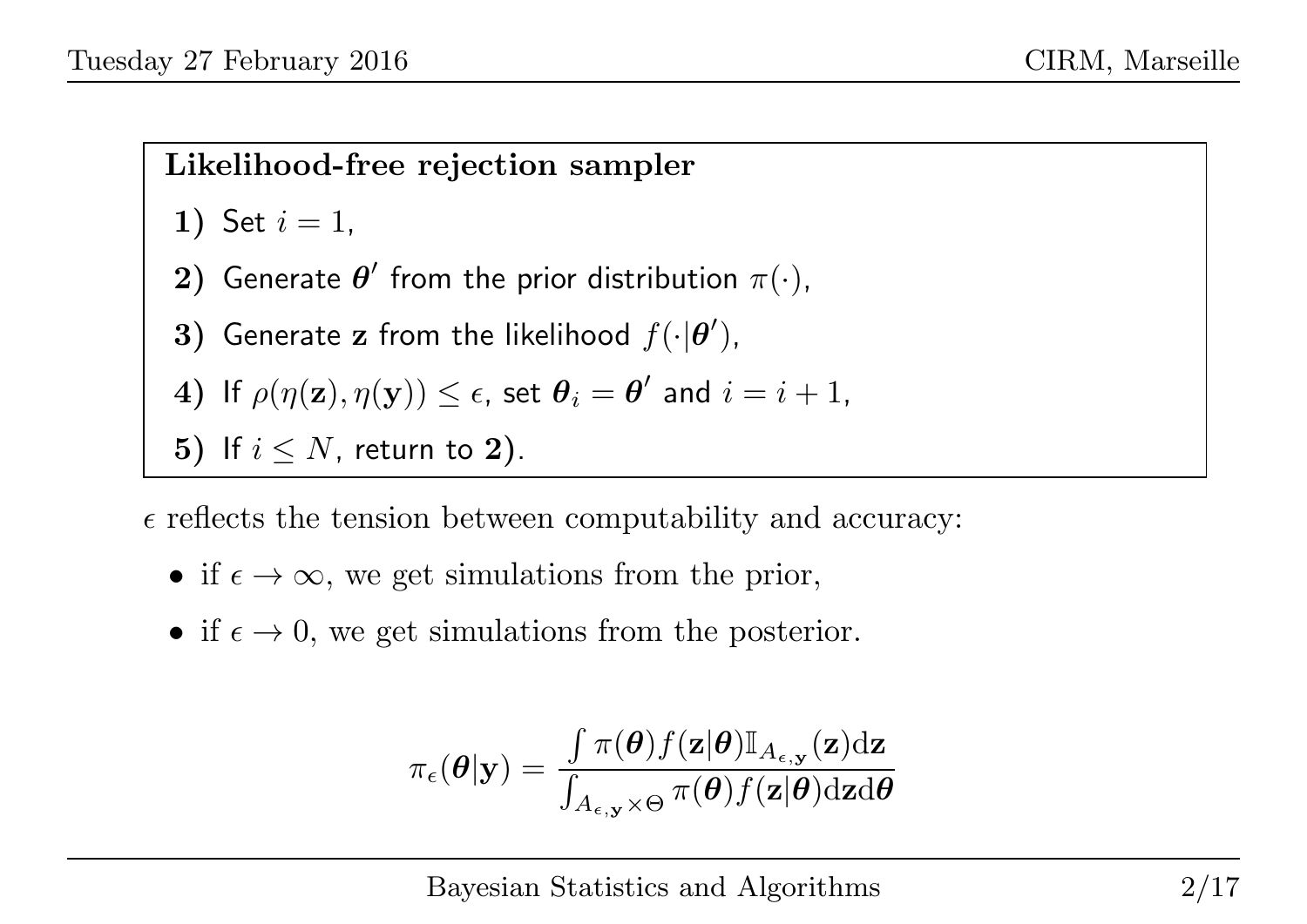#### Curse of dimensionality

#### We have to summarize! If not the distance's values are too noisy.

Toy example: the simulated summary statistics  $\eta(\mathbf{z}_1), \ldots, \eta(\mathbf{z}_N)$  and the observed one  $\eta(\mathbf{y})$  are iid with uniform distribution on  $[0, 1]^d$ 

Let 
$$
d_{\infty}(d, N) = \mathbb{E}\left[\min_{i=1,\dots,N} ||\eta(\mathbf{y}) - \eta(\mathbf{z}_i)||_{\infty}\right]
$$

|                           | $N = 100$ | $N = 1,000$ | $N = 10,000$ | $N = 100,000$ |
|---------------------------|-----------|-------------|--------------|---------------|
| $\delta_{\infty}(1,N)$    | 0.0025    | 0.00025     | 0.000025     | 0.0000025     |
| $\delta_{\infty}(2,N)$    | 0.033     | 0.01        | 0.0033       | 0.001         |
| $\delta_{\infty}(10,N)$   | 0.28      | 0.22        | 0.18         | 0.14          |
| $\delta_{\infty}(200, N)$ | 0.48      | 0.48        | 0.47         | 0.46          |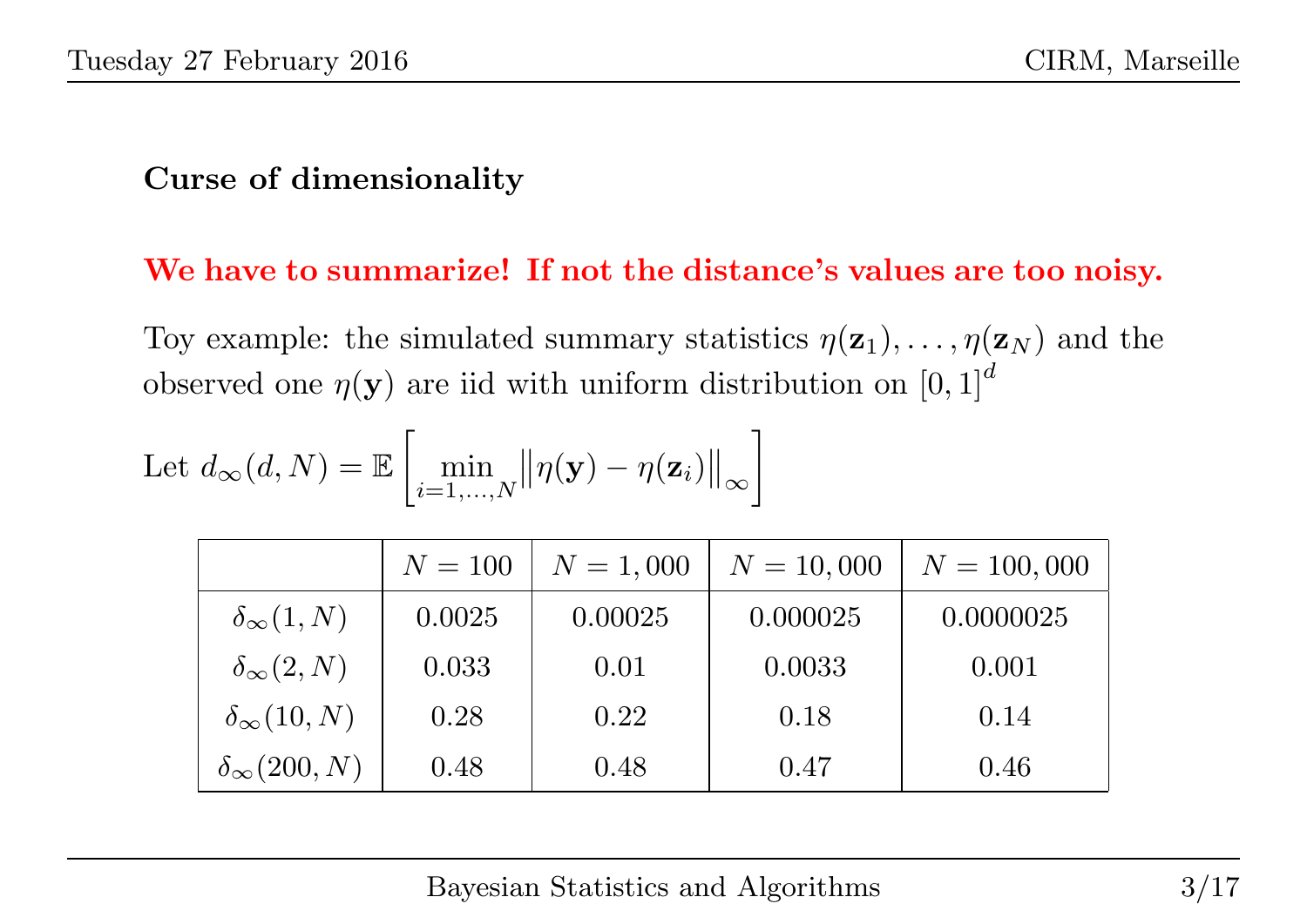### Two views of the ABC approximation

 $\Rightarrow$  Wilkinson (2013) SAGMB shows that ABC is exact but for a different model to that intended.

 $\Rightarrow$  Blum (2010) JASA emphasizes that ABC is kernel smoothing approximation of the likelihood function

$$
\pi_{\epsilon}(\boldsymbol{\theta}|\mathbf{y}) = \frac{\int \pi(\boldsymbol{\theta}) f(\mathbf{z}|\boldsymbol{\theta}) \mathbb{I}_{A_{\epsilon,\mathbf{y}}}(\mathbf{z}) \mathrm{d}\mathbf{z}}{\int_{A_{\epsilon,\mathbf{y}} \times \Theta} \pi(\boldsymbol{\theta}) f(\mathbf{z}|\boldsymbol{\theta}) \mathrm{d}\mathbf{z} \mathrm{d}\boldsymbol{\theta}} = \frac{\pi(\boldsymbol{\theta}) \int f(\mathbf{z}|\boldsymbol{\theta}) K(\rho(\eta(\mathbf{z}), \eta(\mathbf{y}))) \mathrm{d}\mathbf{z}}{\int \pi(\boldsymbol{\theta}) f(\mathbf{z}|\boldsymbol{\theta}) K(\rho(\eta(\mathbf{z}), \eta(\mathbf{y}))) \mathrm{d}\mathbf{z} \mathrm{d}\boldsymbol{\theta}}
$$

These two interpretations allow for the possibility of more efficient ABC algorithms, generalized ABC schemes: Wilkinson (2008) PhD Thesis and Fearnhead and Prangle (2012) JRSS B.

.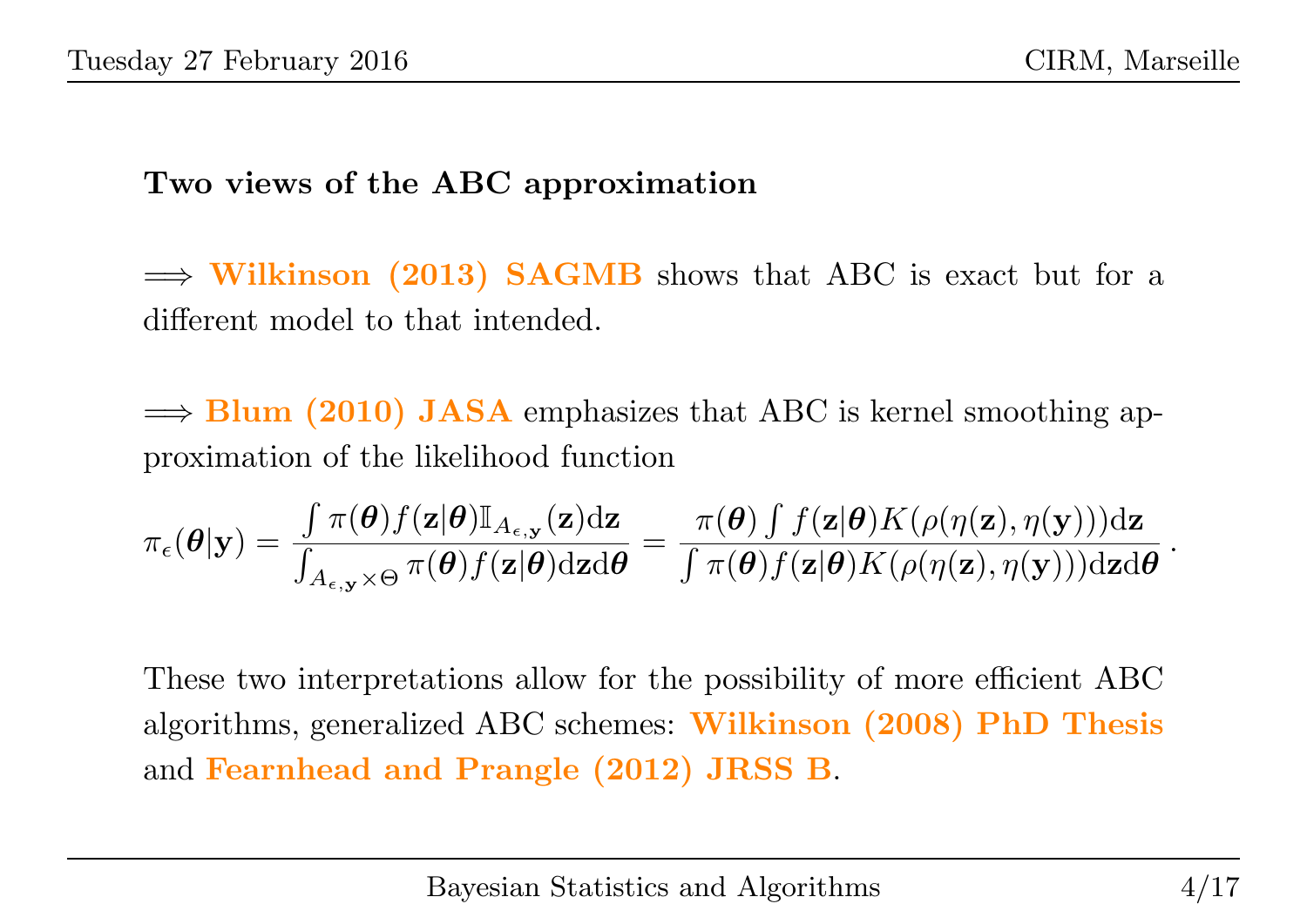# **Outline**

- A Efficient algorithms
- B Regression adjustment
- C Summary statistics
- D Softwares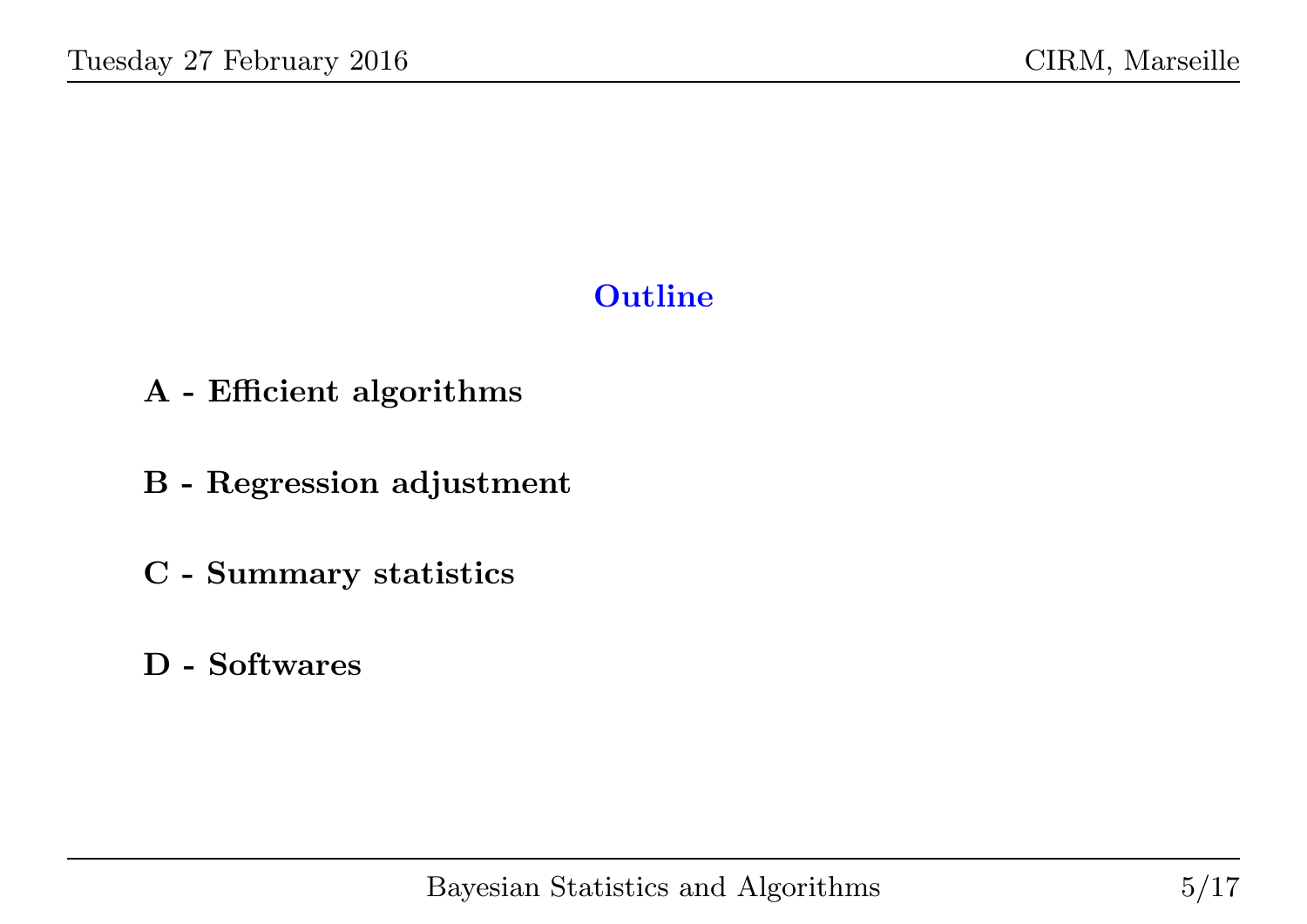# A - Efficient algorithms

Rejection sampling can perform poorly if the tolerance level  $\epsilon$  is small.

Consequently various sequential Monte Carlo algorithms have been constructed as an alternative

Sisson et al. (2007) PNAS Beaumont, Cornuet, Marin and Robert (2009) Biometrika Del Moral et al. (2012) Statistics and Computing Marin, Pudlo and Sedki (2012) IEEE Proceedings of WSC Filippi et al. (2013) SAGMB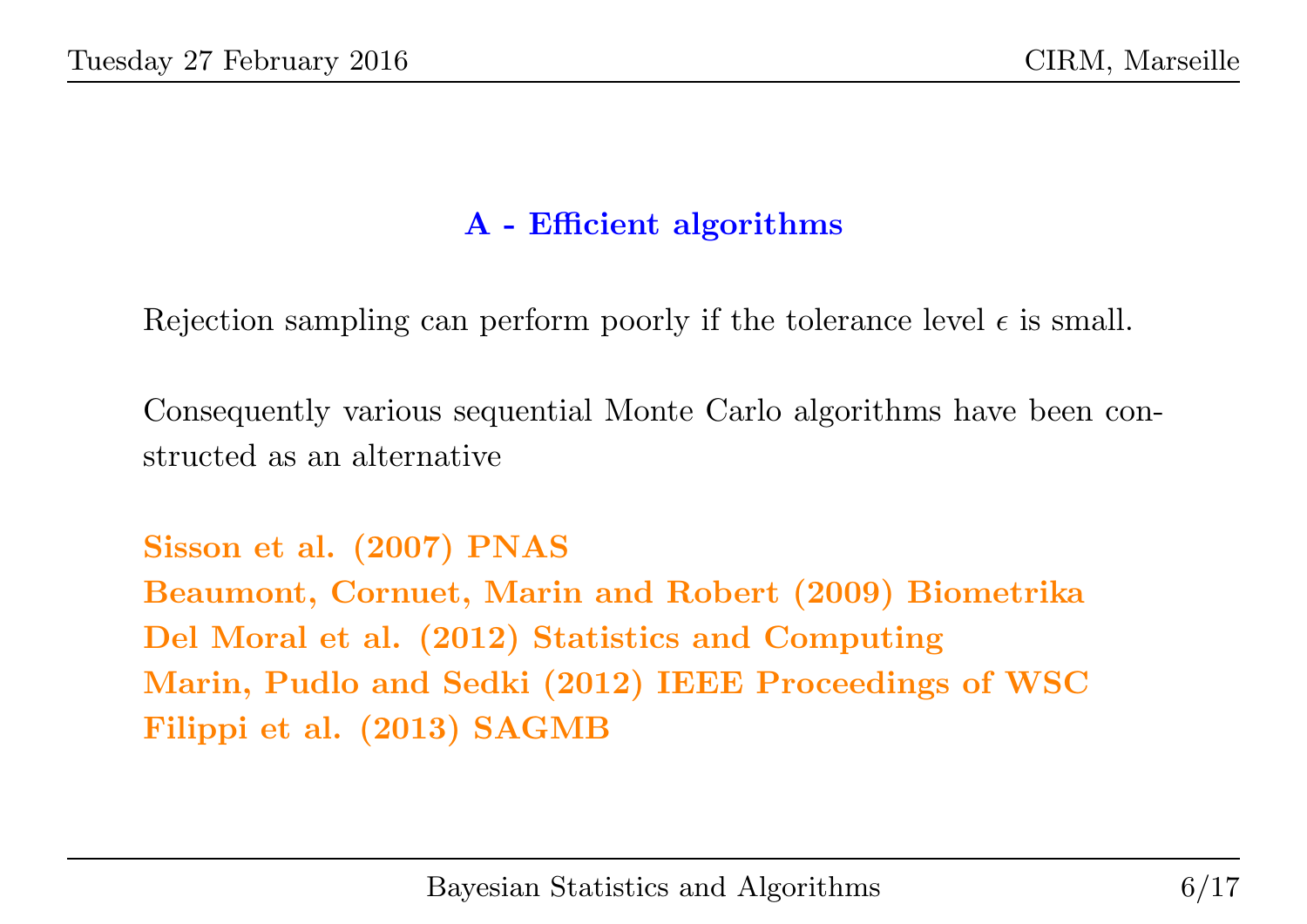### Sequential Monte Carlo samplers

The key idea is to decompose the difficult problem of sampling from  $\pi_{\epsilon}(\theta, \mathbf{z}|\mathbf{y})$  into a series of simpler subproblems.

The algorithm begins at time 0 sampling from  $\pi_{\epsilon_0}(\theta, \mathbf{z}|\mathbf{y})$  with large  $\epsilon_0$ , then simulating from an increasing difficult sequence of target distribution  $\pi_{\epsilon_t}(\boldsymbol{\theta}, \mathbf{z}|\mathbf{y}), \text{ that is } \epsilon_t < \epsilon_{t-1}.$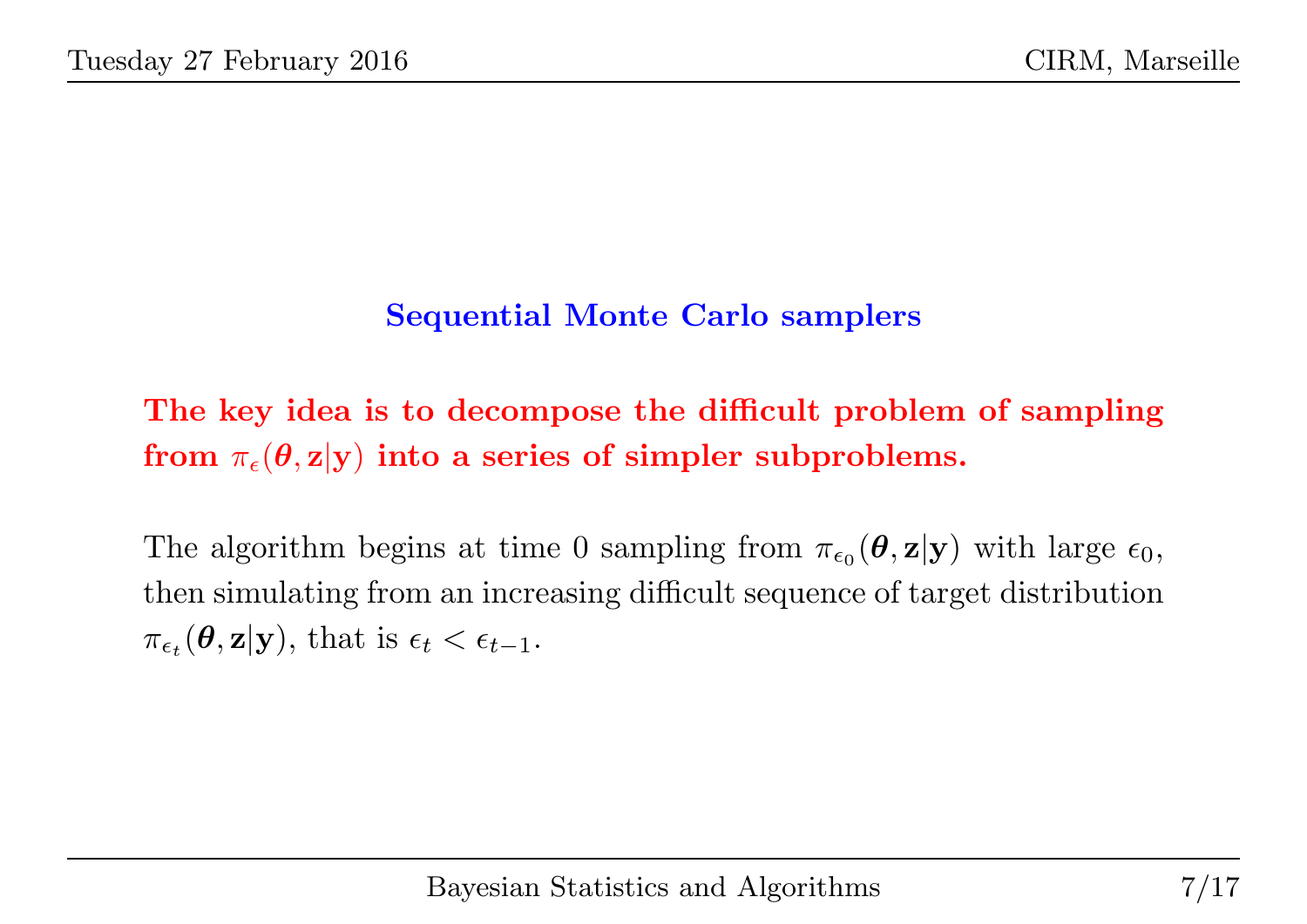#### Likelihood-free MCMC sampler

Likelihood-free MCMC sampler Majoram et al. (2003) PNAS

 $\bf 1)$  Use the likelihood free rejection sampling to get a realization  $(\bm{\theta}^{(0)},\mathbf{z}^{(0)})$  from the ABC target distribution  $\pi_{\epsilon}(\theta, \mathbf{z}|\mathbf{y})$ ,

**2**) Set 
$$
t = 1
$$
,

- 3) Generate  $\boldsymbol{\theta}'$  from the Markov kernel  $q\left(\cdot|\boldsymbol{\theta}^{(t-1)}\right)$ ,
- 4) Generate  $\mathbf{z}'$  from the likelihood  $f(\cdot|\boldsymbol{\theta}')$ ,
- 5) Generate u from  $\mathcal{U}_{[0,1]}$ ,

\n- **6)** If 
$$
u \leq \frac{\pi(\boldsymbol{\theta}')q(\boldsymbol{\theta}^{(t-1)}|\boldsymbol{\theta}')}{\pi(\boldsymbol{\theta}^{(t-1)}q(\boldsymbol{\theta}'|\boldsymbol{\theta}^{(t-1)})}\mathbb{I}_{A_{\epsilon,\mathbf{y}}}(\mathbf{z}'),
$$
 set  $(\boldsymbol{\theta}^{(t)}, \mathbf{z}^{(t)}) = (\boldsymbol{\theta}', \mathbf{z}')$  else  $(\boldsymbol{\theta}^{(t)}, \mathbf{z}^{(t)})) = (\boldsymbol{\theta}^{(t-1)}, \mathbf{z}^{(t-1)}),$
\n- 7) Set  $t = t + 1$ ,
\n- 8) If  $t \leq N$  return to **3**).
\n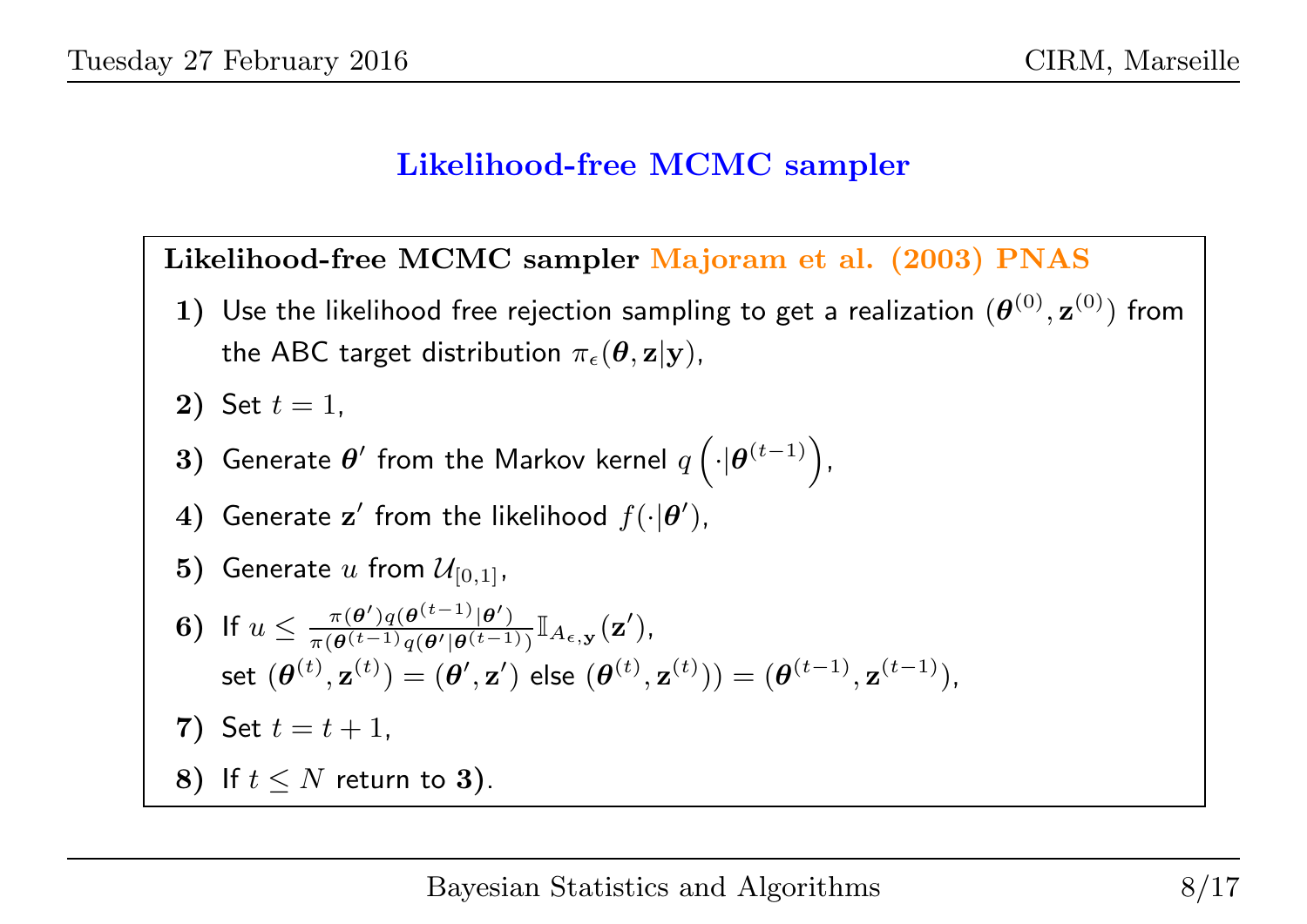The acceptance probability does not involve the calculation of the likelihood. Indeed,

$$
\frac{\pi_{\epsilon}(\boldsymbol{\theta}',\mathbf{z}'|\mathbf{y})}{\pi_{\epsilon}(\boldsymbol{\theta}^{(t-1)},\mathbf{z}^{(t-1)}|\mathbf{y})} \times \frac{q(\boldsymbol{\theta}^{(t-1)}|\boldsymbol{\theta}')f(\mathbf{z}^{(t-1)}|\boldsymbol{\theta}^{(t-1)})}{q(\boldsymbol{\theta}'|\boldsymbol{\theta}^{(t-1)})f(\mathbf{z}'|\boldsymbol{\theta}')} ,
$$
\n
$$
= \frac{\pi(\boldsymbol{\theta}')\mathcal{F}(\mathbf{z}'|\boldsymbol{\theta}'\mathcal{I})\mathbb{I}_{A_{\epsilon,\mathbf{y}}}(\mathbf{z}')}{\pi(\boldsymbol{\theta}^{(t-1)})\mathcal{I}(\mathbf{z}^{(t-1)}|\boldsymbol{\theta}^{(t-1)})\mathbb{I}_{A_{\epsilon,\mathbf{y}}}(\mathbf{z}^{(t-1)})} \times \frac{q(\boldsymbol{\theta}^{(t-1)}|\boldsymbol{\theta}')\mathcal{I}(\mathbf{z}^{(t-1)}|\boldsymbol{\theta}^{(t-1)})}{q(\boldsymbol{\theta}'|\boldsymbol{\theta}^{(t-1)})\mathcal{I}(\mathbf{z}'|\boldsymbol{\theta}')},
$$
\n
$$
= \frac{\pi(\boldsymbol{\theta}')q(\boldsymbol{\theta}^{(t-1)}|\boldsymbol{\theta}')}{\pi(\boldsymbol{\theta}^{(t-1)}q(\boldsymbol{\theta}'|\boldsymbol{\theta}^{(t-1)})}\mathbb{I}_{A_{\epsilon,\mathbf{y}}}(\mathbf{z}').
$$

For more details and method in the field of MCMC without likelihood, one can see the review paper of Sisson and Fan (2010) Handbook of Markov Chain Monte Carlo.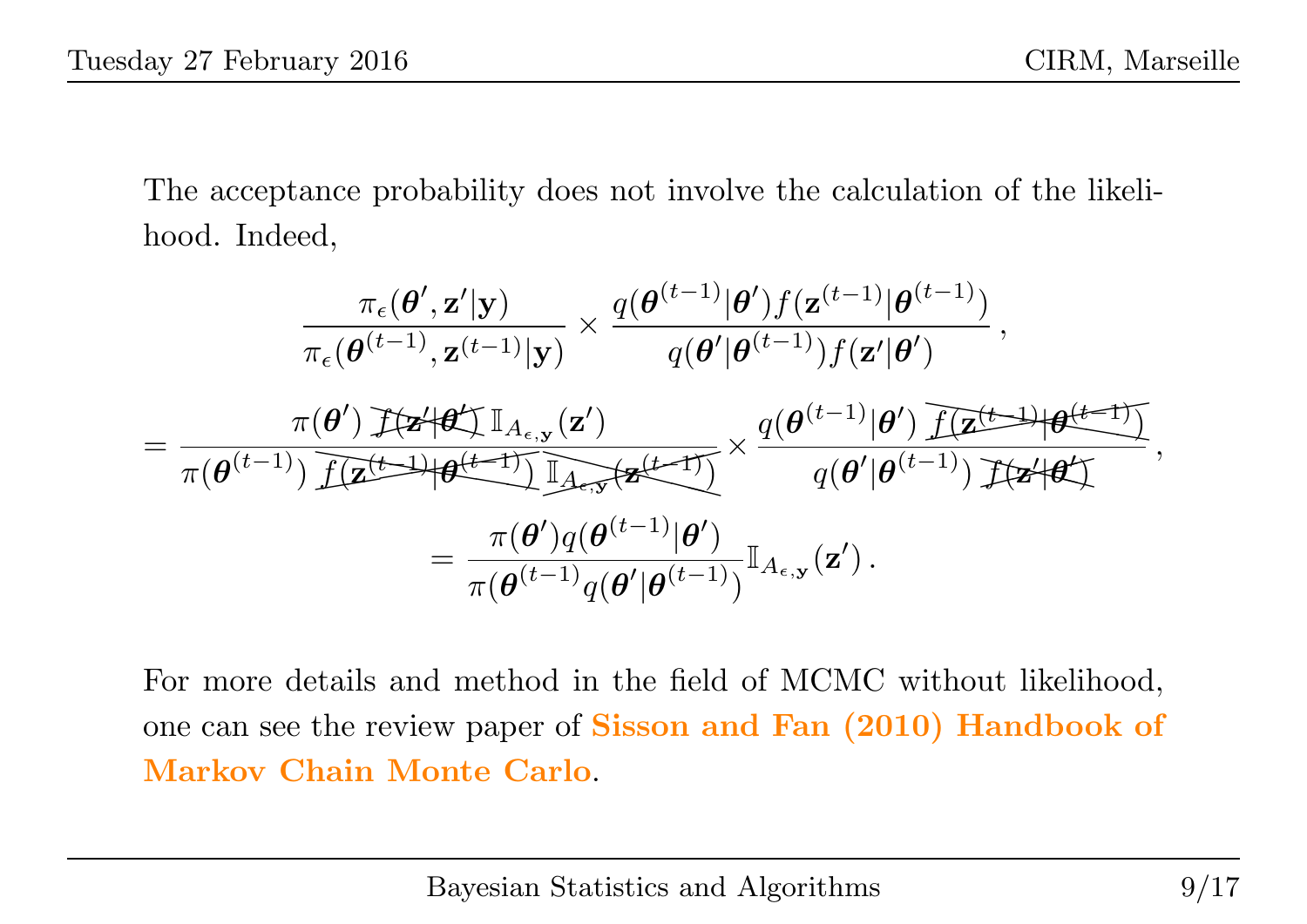# B - Regression adjustments

An alternative to the likelihood-free rejection sampler, proposed by **Beau**mont et al. (2002) Genetics, uses post-hoc adjustment of the parameter values to try to weaken the effect of the discrepancy between accepted  $\eta(\mathbf{z}_i)$  and  $\eta(\mathbf{y})$ .

Denote  $\mathbb{E}(\theta|\eta(\mathbf{y})) = m(\eta(\mathbf{y}))$ , use a quite large tolerance and, for the accepted simulations, suppose that

$$
\theta_i = m(\eta(\mathbf{z}_i)) + e_i ,
$$

where  $e_i$  is a centered noise with variance that does not depend on  $i$ .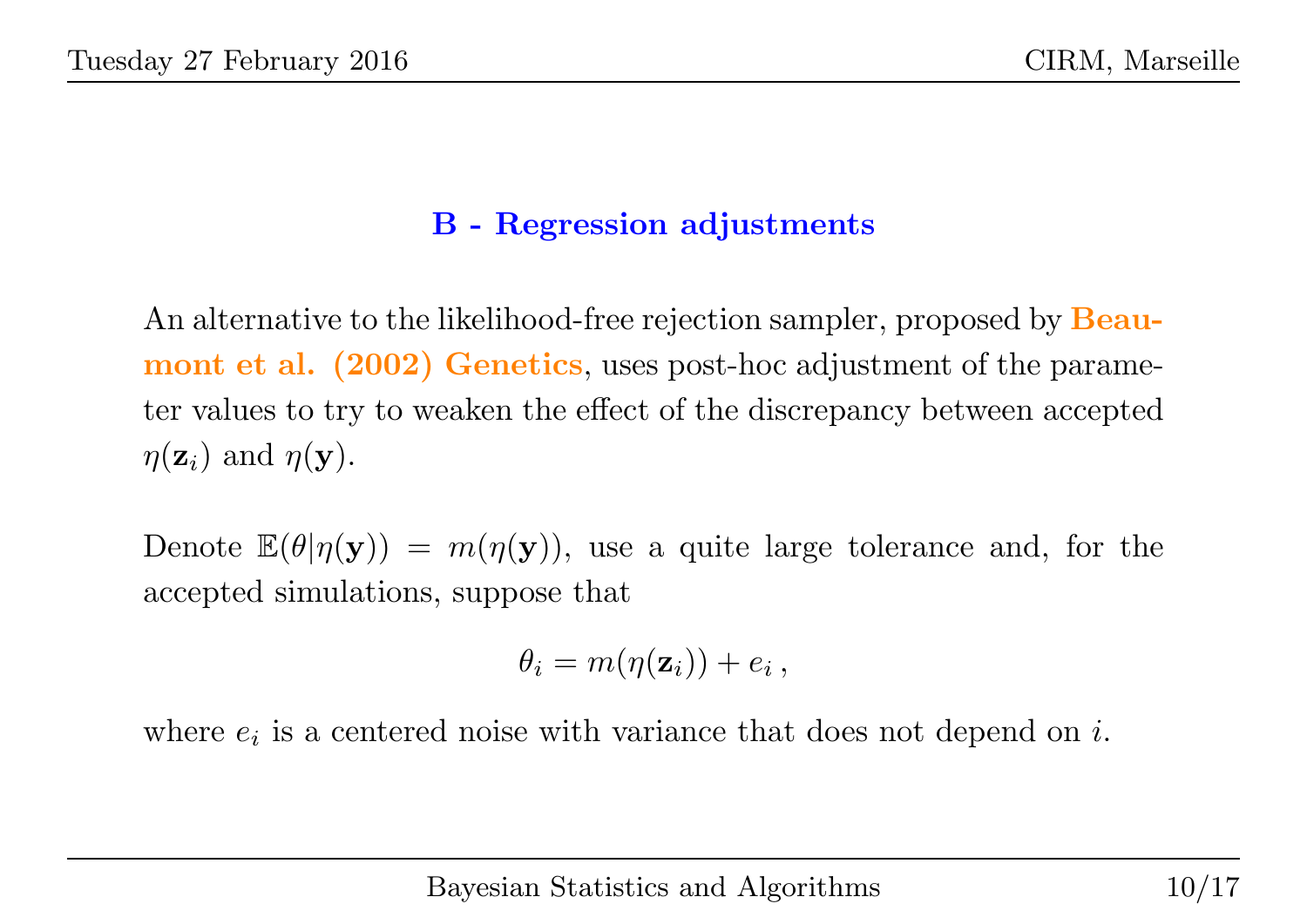The methodology

- 1) Estimate  $m(\cdot)$  by  $\hat{m}(\cdot)$  using a local linear regression model;
- 2) Calculate the residuals  $\hat{e}_i = \theta_i \hat{m}(\eta(\mathbf{z}_i));$

3) Deduce the adjusted values

$$
\theta_i^* = \hat{m}(\eta(\mathbf{y})) + \hat{e}_i = \theta_i + (\hat{m}(\eta(\mathbf{y})) - \hat{m}(\eta(\mathbf{z}_i))) .
$$

This method allows us to use a larger tolerance values and can substantially improve posterior accuracy with less computation.

Blum and Francois (2010) Statistics and Computing proposed a nonlinear heteroscedastic model and used feed-forward neural networks for both the conditional mean and variance.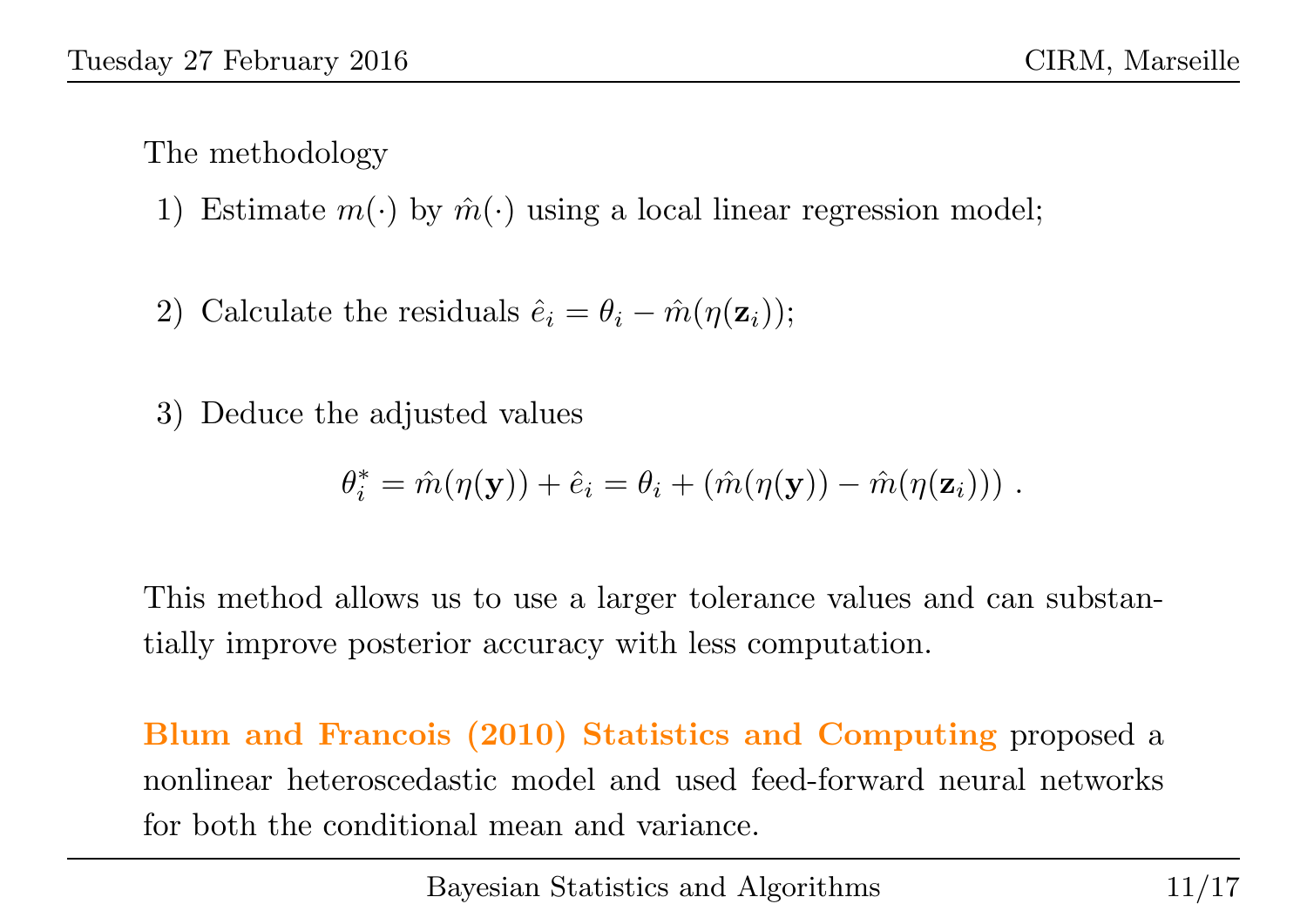## C - Summary statistics

Suppose we are given a candidate set  $\eta(\mathbf{y}) = (\eta_1(\mathbf{y}), \dots, \eta_p(\mathbf{y}))$  of summaries from which to choose, different strategies:

- best subset selection
- projection
- regularisation techniques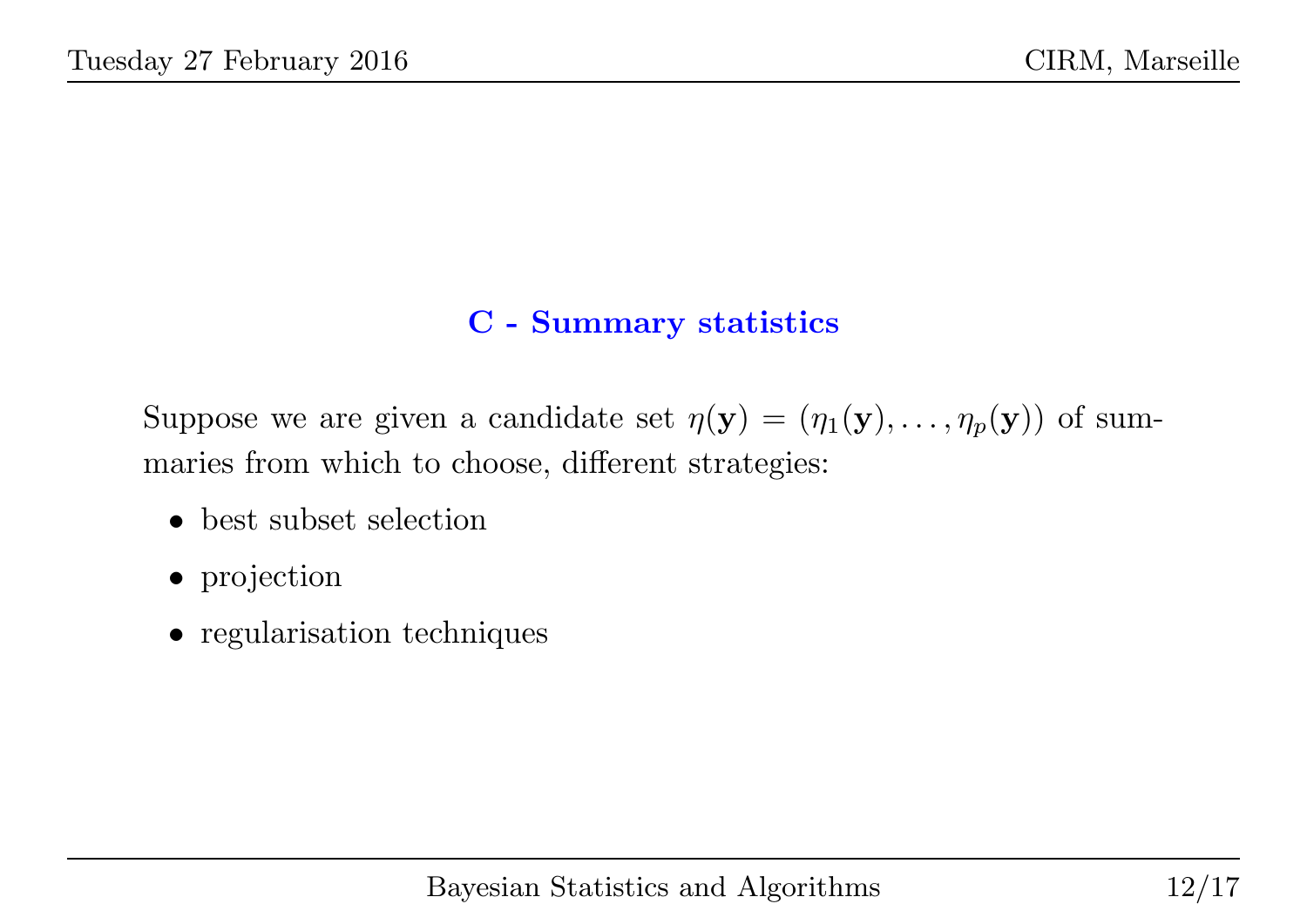### Best subset selection

Introduce a criterion and use a search algorithm (for instance forward selection)

- Joyce and Marjoram (2008) SAGMB,  $\tau$ -sufficiency
- Nunes and Balding (2010) SAGMB, entropy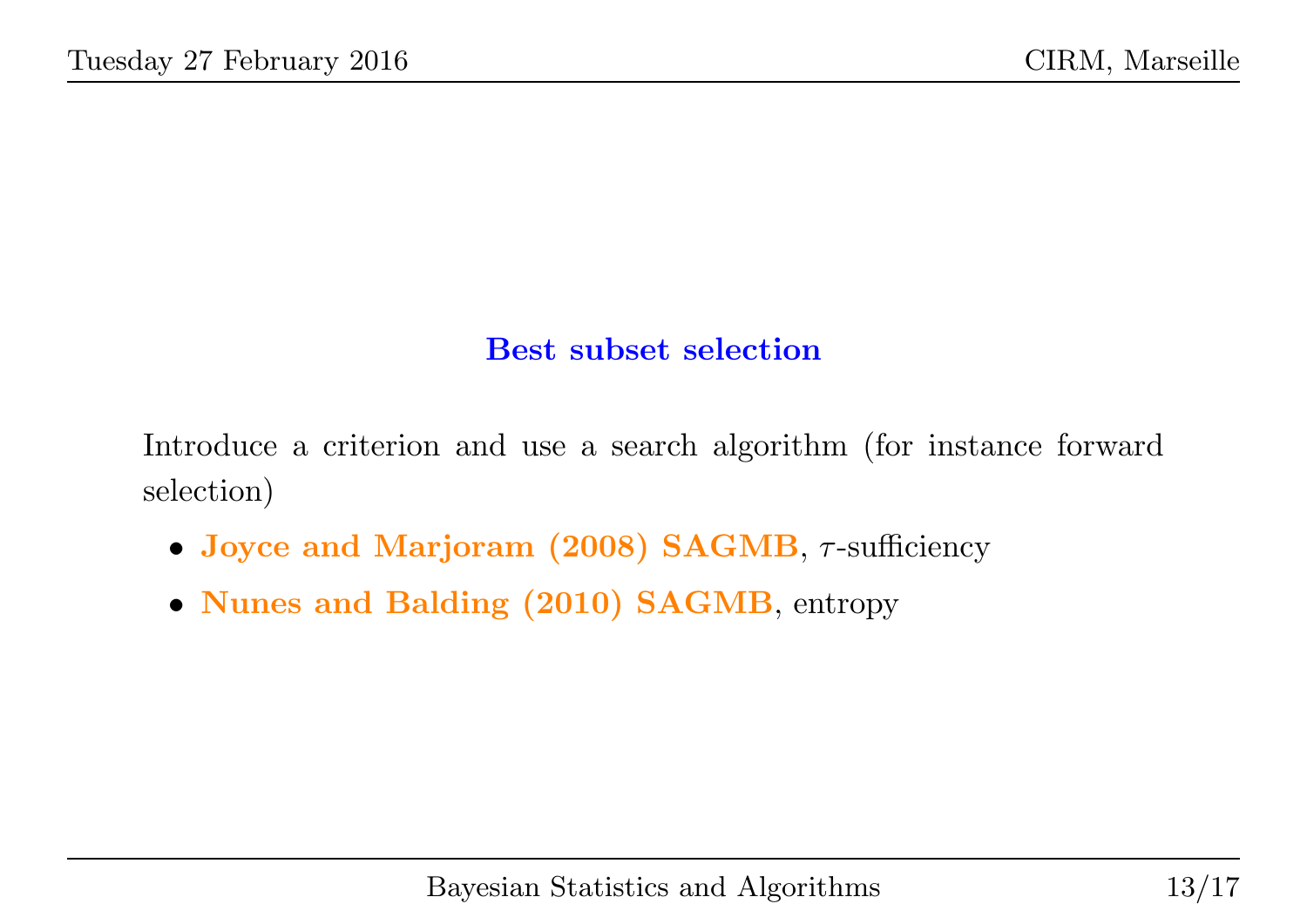### Projection

Fearnhead and Prangle (2012) JRSS B introduce semi-automatic ABC:

- (i) use a pilot run of ABC to determine a region of non-negligible posterior mass;
- (ii) simulate sets of parameter values and data;
- (iii) use the simulated sets of parameter values and data to estimate the summary statistics; and
- (iv) run ABC with this choice of summary statistics.

Blum and François (2010) use feed-forward neural network regression models.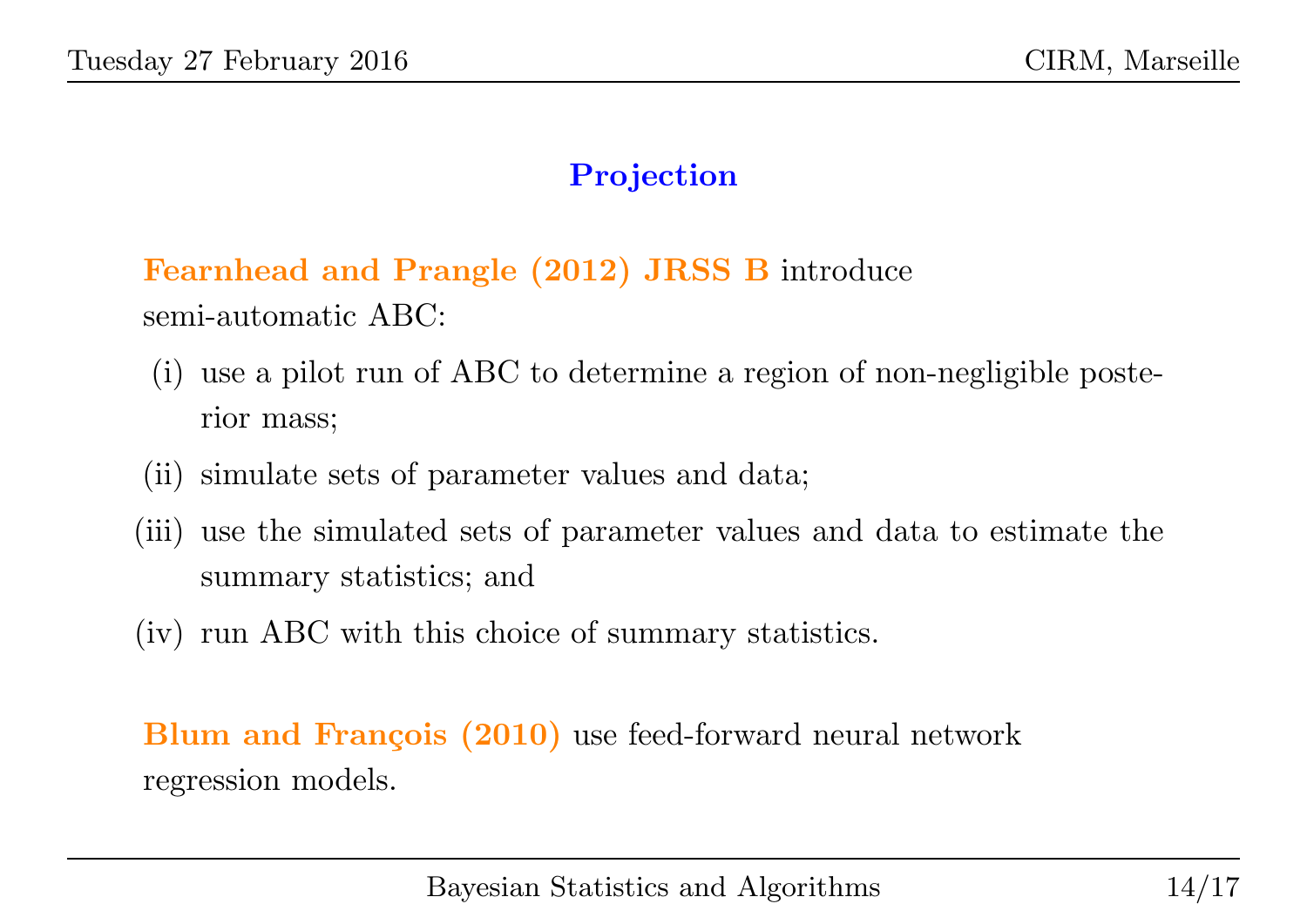## Regularisation techniques

Blum, Nunes, Prangle and Fearnhead (2013) Statistical Science uses ridge regression.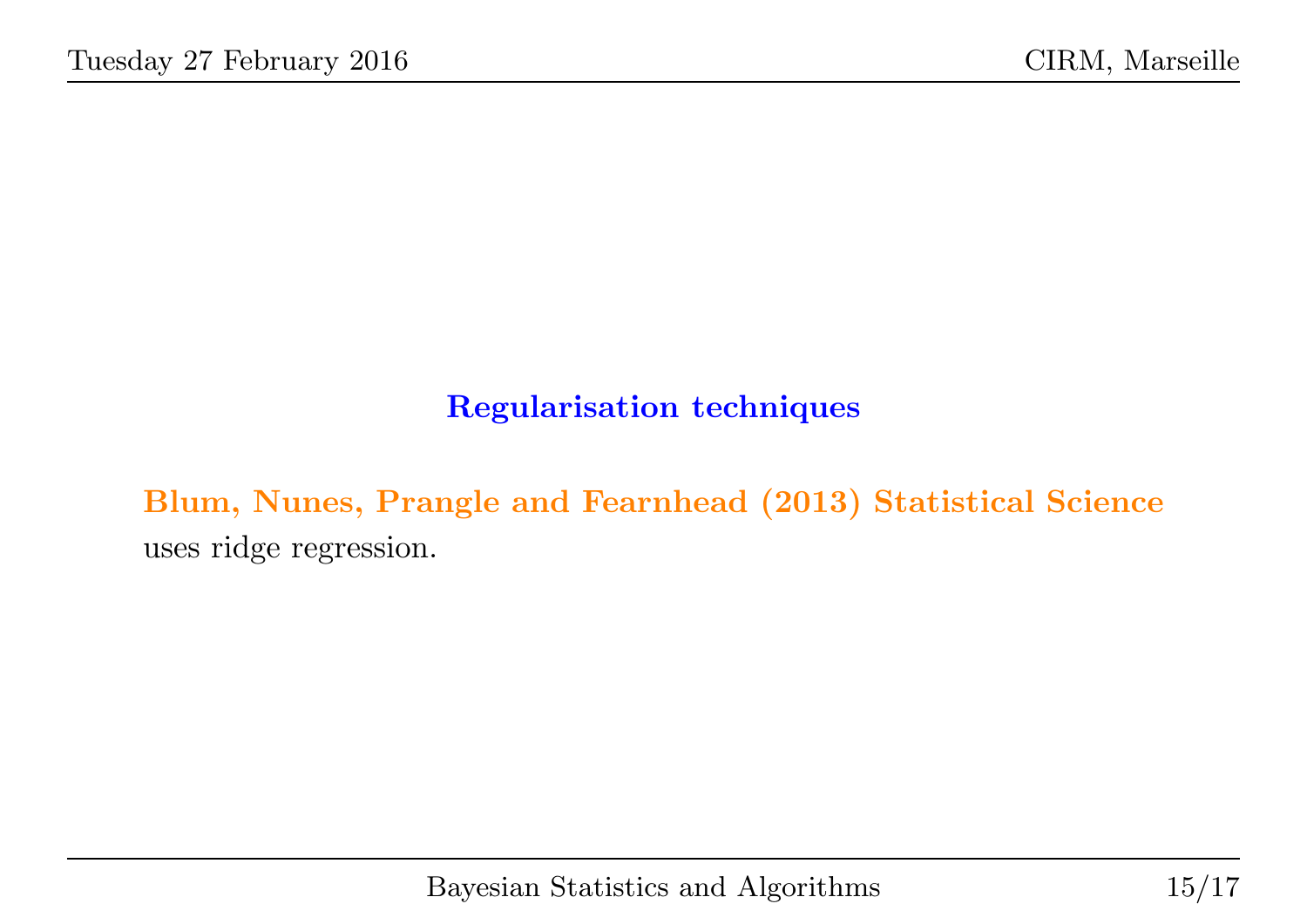#### D - Sofwares

abc R package several ABC algorithms for performing parameter estimation and model selection http://onlinelibrary.wiley.com/doi/10.1111/j.2041- 210X.2011.00179.x/epdf

abctools R package tuning ABC analyses https://journal.r-project.org/archive/2015-2/nunes-prangle.pdf

abcrf R package ABC via random forests

EasyABC R package several algorithms for performing efficient ABC sampling schemes, including 4 sequential sampling schemes and 3 MCMC schemes